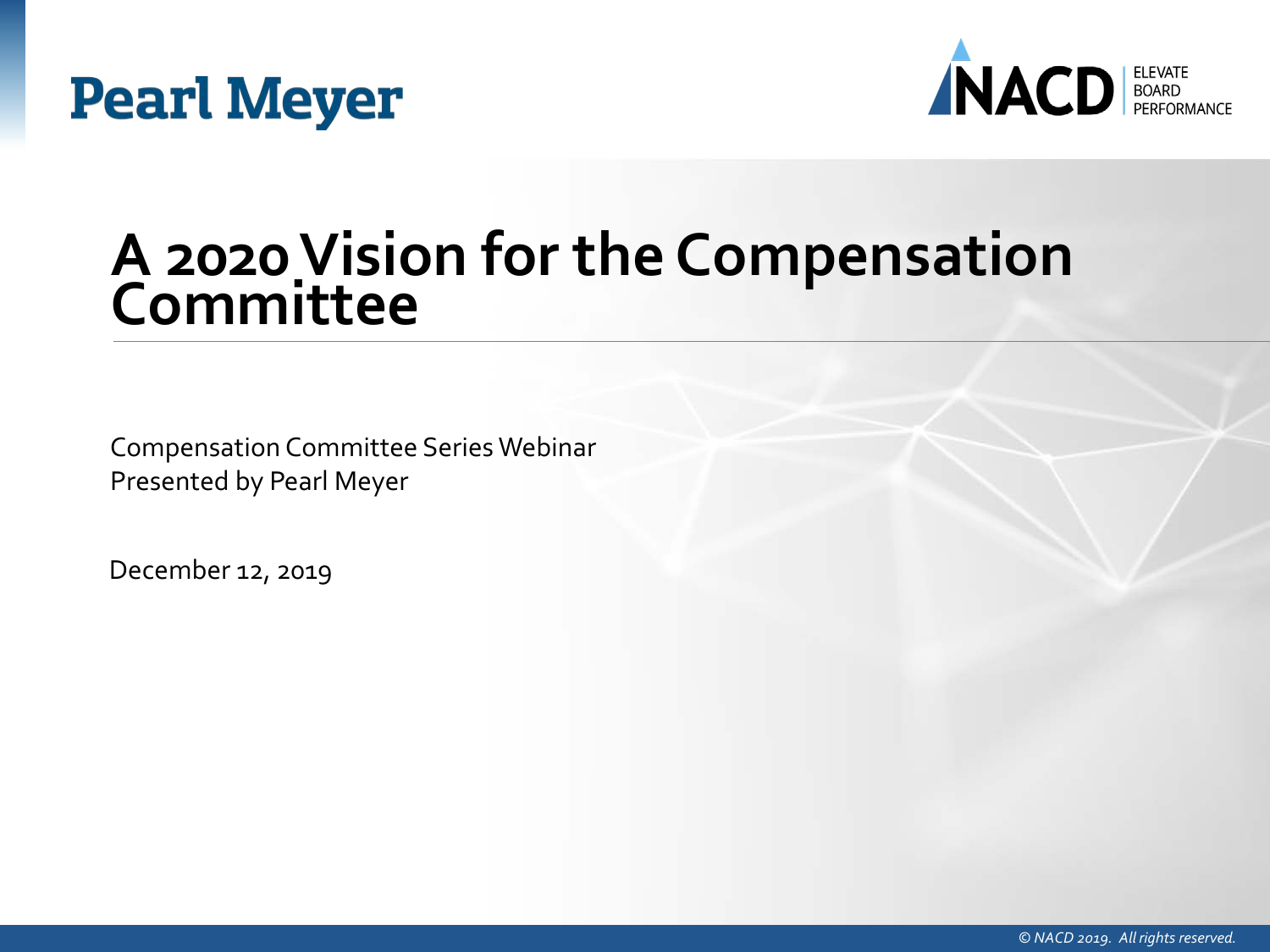### **Meet the Presenters**





**Richard Schapiro** has 35 years of investment banking experience as a trusted advisor in the health care and financial services sectors, principally at Salomon Brothers and Bank of America Merrill Lynch (retired 2014). He currently serves as an independent director on the boards of Molina Healthcare and Transamerica, chairing the compensation committee and serving as a member of the audit committee for both organizations. In addition, he serves on the finance committee of Molina Healthcare. Schapiro is an NACD Board Leadership Fellow and has received the CERT Certificate in Cybersecurity Oversight. Schapiro was named to the NACD Directorship 100 in 2018.



**Pete Lupo** is a senior managing director and head of the Atlantic Region at Pearl Meyer. Pete has worked extensively with compensation committees and management covering a variety of needs including the development of total compensation programs covering the senior leadership team, aligning pay to performance, designing annual and long-term incentive plans, developing board of director pay programs, advising on change-in-control, executive benefits, perquisites, and governance-related matters.



**Scott Evenson** is a vice president in Pearl Meyer's Boston office and a member of the firm's Banking Industry Team. He has extensive experience advising financial institutions of all sizes on executive and non-employee director compensation, and regulatory and governance matters.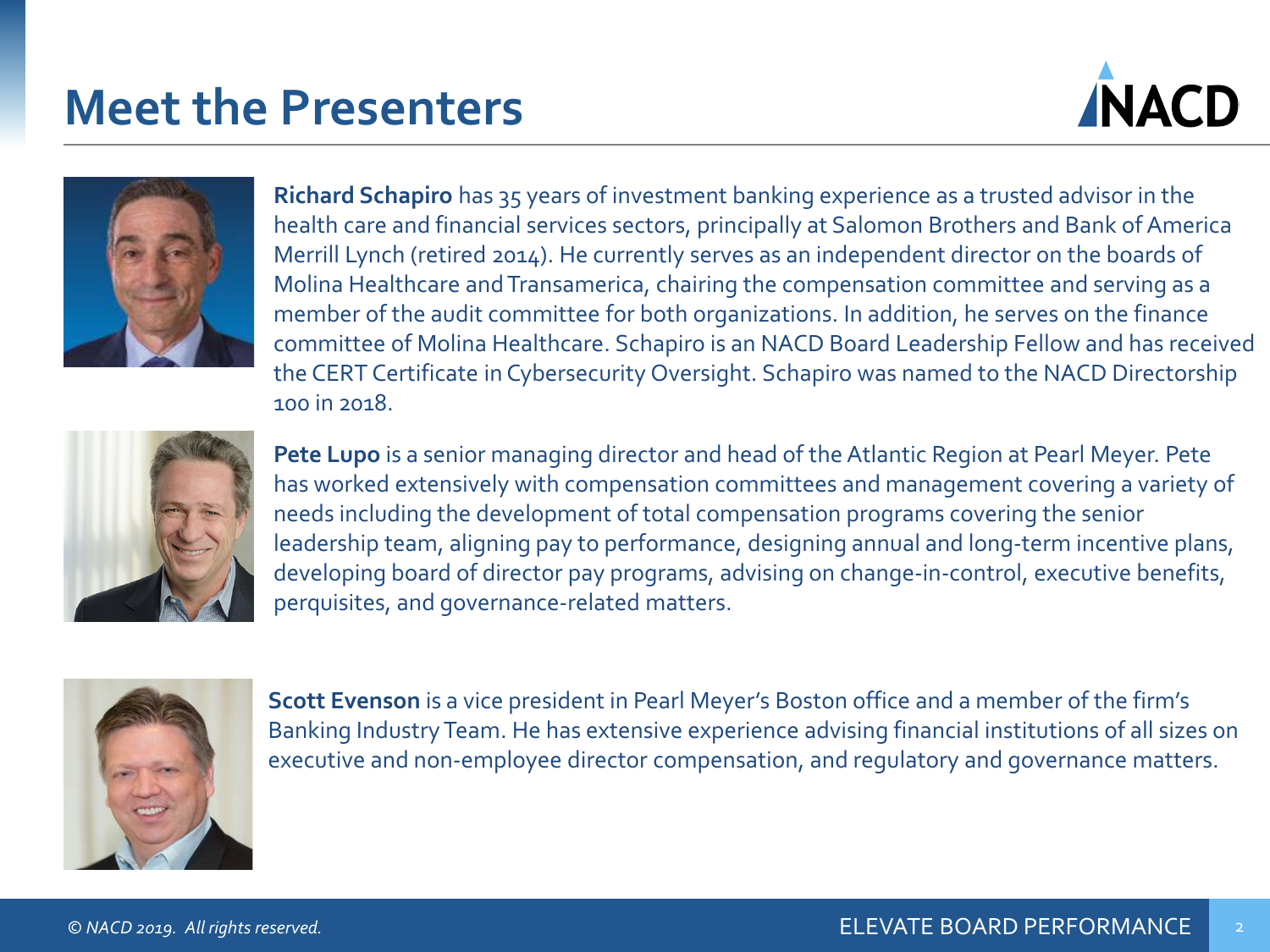

Submit a question and receive your answer directly from Pearl Meyer, either during today's webinar or as a follow-up. You will also be opted-in to receive future executive compensation thought leadership from Pearl Meyer.

Tweet live during the event today with **@NACD**and **@PearlMeyer**

3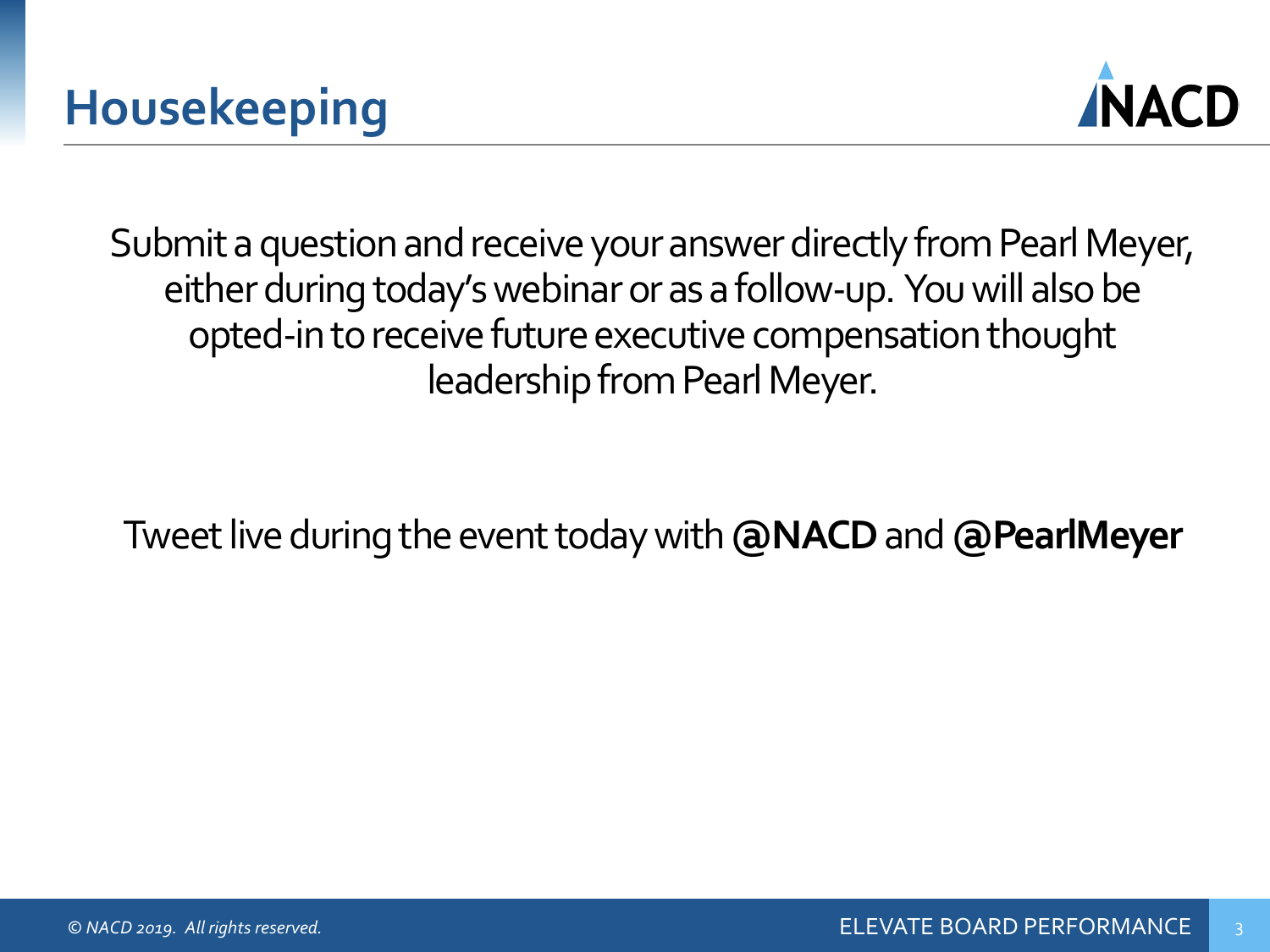

- You will automatically receive 1 NACD credit for your participation (live program only).
- Credit may be applied to NACD Fellowship programs. Contact [Fellowships@NACDonline.org](mailto:Fellowships@NACDonline.org) for more details.
- [Presentation slides are available today at www.pearlmeyer.com/top](http://www.pearlmeyer.com/gender-pay-equity)five-2020 and within the webinar console.
- The replay will be available early next week at [www.NACDonline.org](http://www.nacdonline.org/) and [www.pearlmeyer.com/top-five-2020](http://www.pearlmeyer.com/top-five-2020).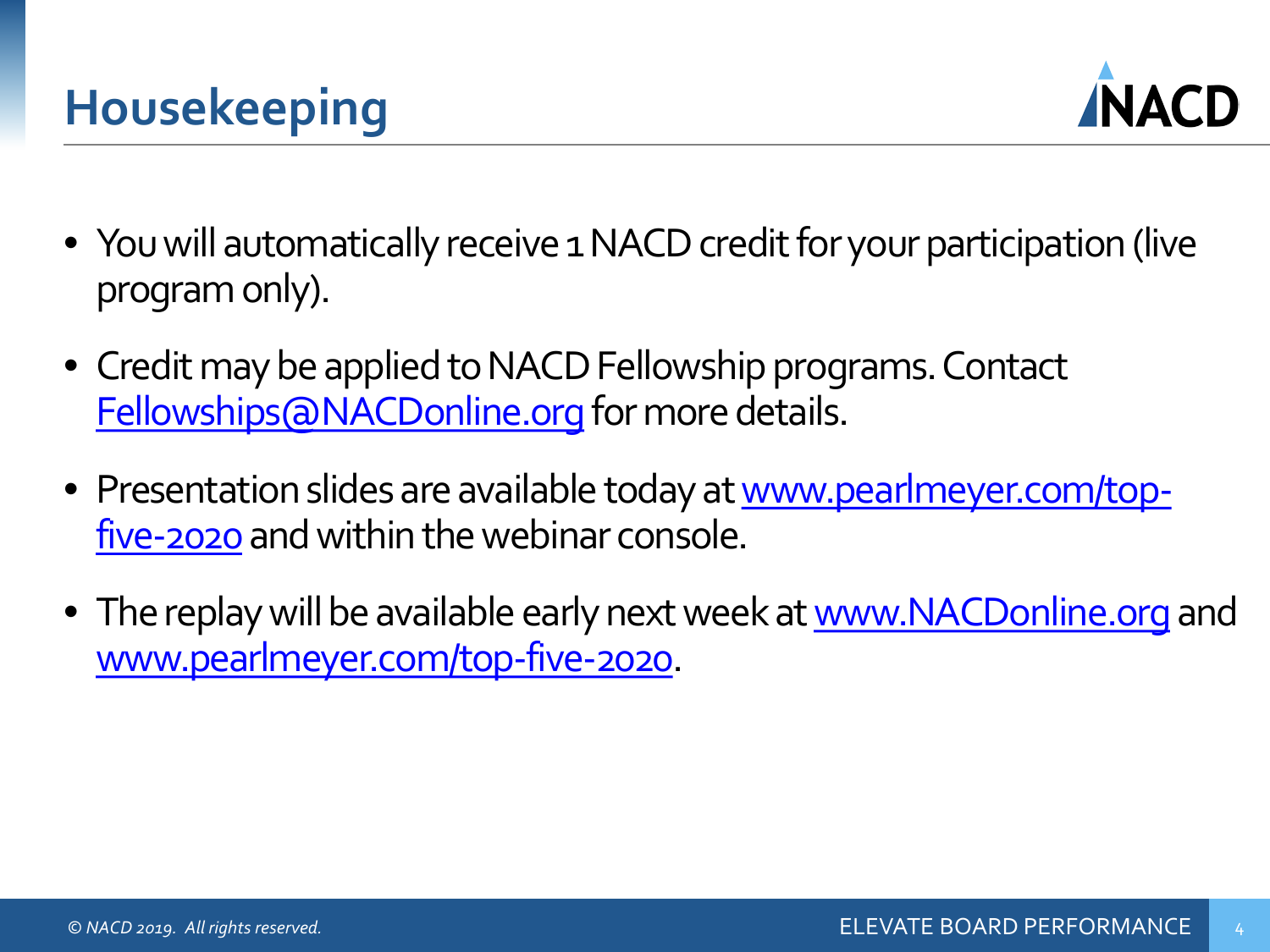### **Today's Agenda – Looking Ahead at Top Questions for 2020**



- In what situations is EVA the best measure?
- When is the right time to move from disclosure to inclusion of ESG metrics in an incentive plan?
- What exactly should directors be doing in response to the compensation committee's expanding charter and responsibility?
- Can we or should we use adjusted performance metrics and if so, how?
- How do we balance the pressure to be transparent with the risks of sharing too much information?
- Key Takeaways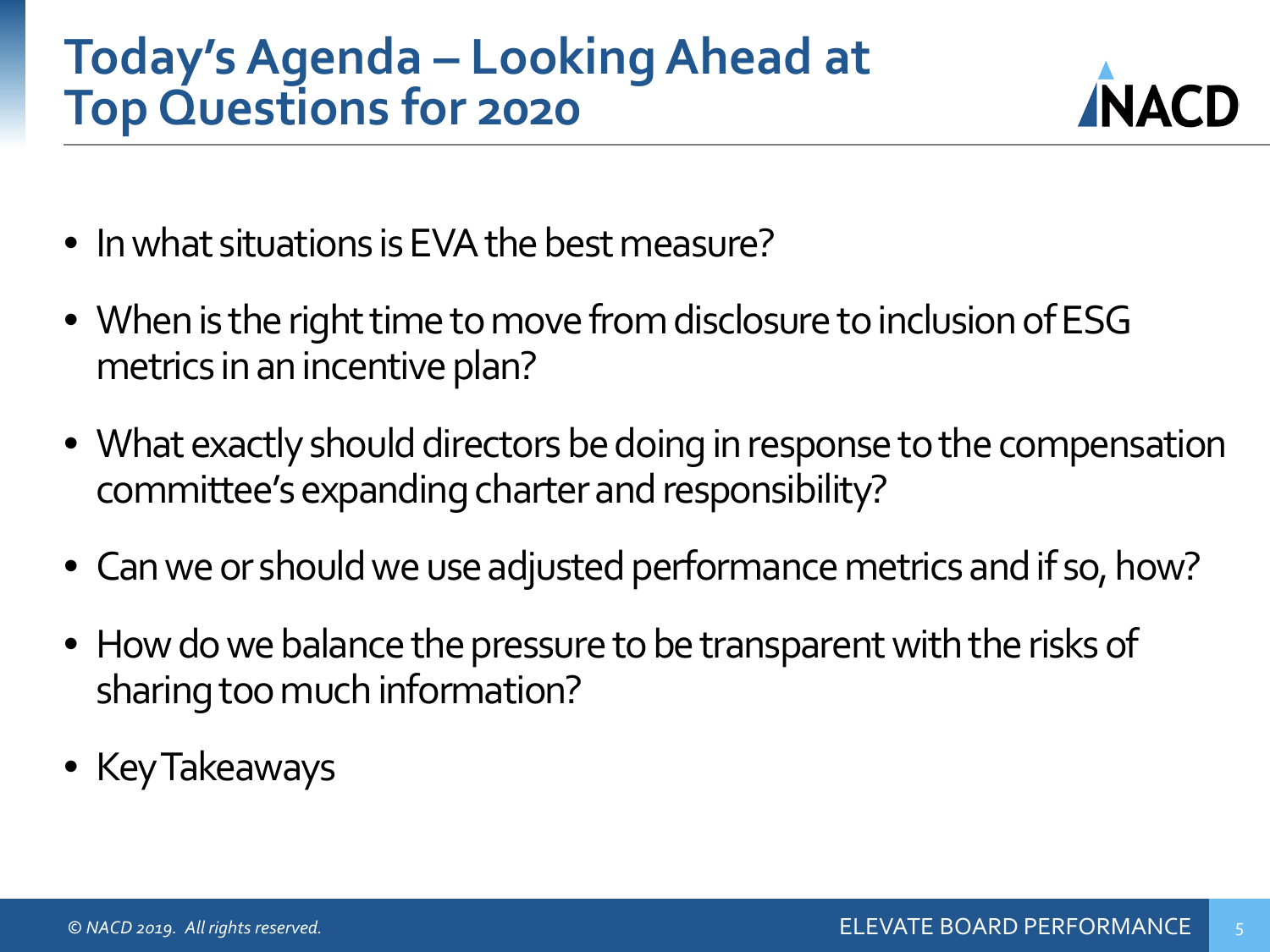

- In 2020, ISS will be using EVA metrics rather than GAAP metrics in their Financial Performance Assessment (FPA)
	- Moreover, the actual metrics used are EVA derivatives even further removed from standard GAAP profit and growth measures than normal EVA.
	- The FPA remains a secondary performance screen (with relative TSR as the primary), affecting a relatively small number of companies.
- The move raises a few key questions for compensation committees:
	- A. How exactly is ISS using EVA?
	- B. How is our company going to fare vis a vis these EVA metrics?
	- C. Should our company have EVA in the executive compensation program?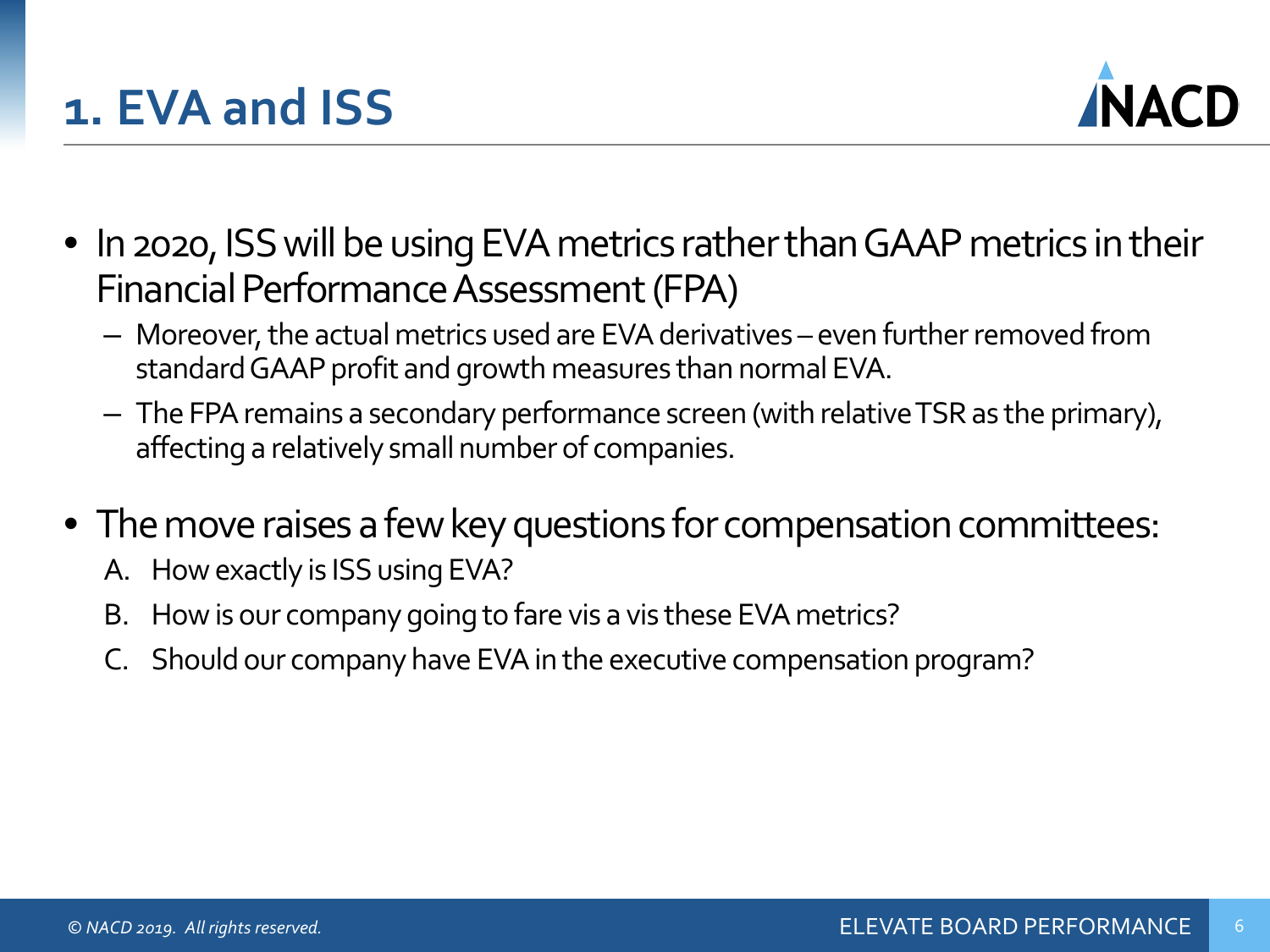

- A. How exactly is ISS using EVA?
- B. How will our company fare?

C. Should we use EVA?

- Four EVA-based metrics (scaled) XXX, YYY, ZZZ, and AAA
- Underlying EVA reflects a slate of XX adjustments to GAAP data
- $\triangleright$  Modeling will be difficult because of the adjustments
- Companies could seek to reverse engineer and model ISS calculations
- $\triangleright$  Decision should place ZERO weight on ISS' move to EVA
- $\triangleright$  All the traditional pros and cons of EVA remain relevant
- $\triangleright$  EVA is not necessary. However, the performance dimensions of EVA —*profit, growth, capital efficiency*—ought to be represented, and properly balanced, in your incentive framework (reflecting your company's specific economic context).

7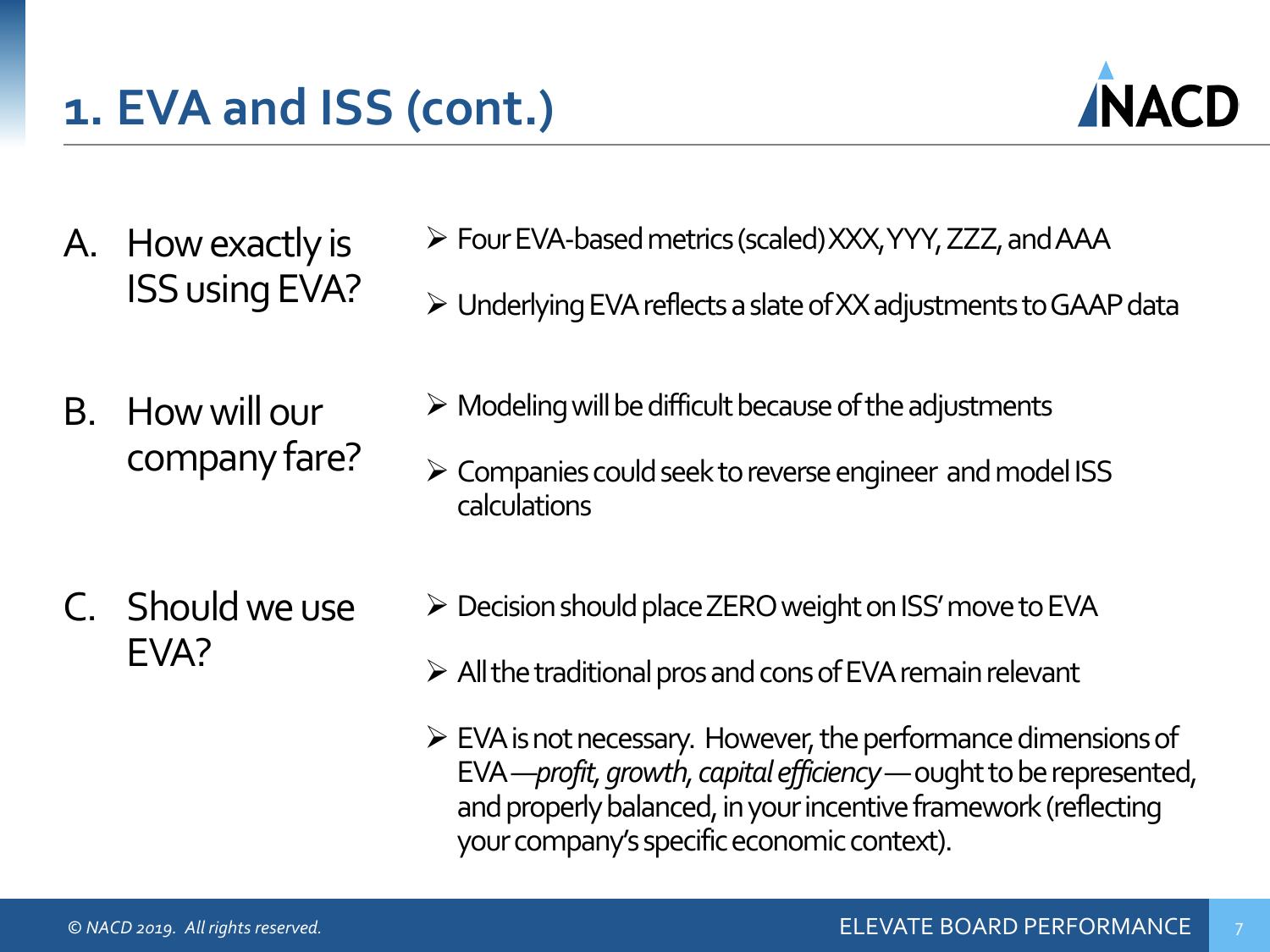### **2. ESG and Incentives**





- **For now:** it's about transparency and disclosure, not necessarily incentive design.
- **In the future:** should ESG be included in incentive plans?
- All companies are unique. Some of them may deliver the same product or service as a competitor, but their culture and how they go about their business are usually very different.
- Just as companies are unique, so are their incentive plans. They may all have STI and LTI plans, but the way they implement, communicate, and most importantly think about their plans are different. Therefore, how each company addresses ESG performance measures will be specific to each company.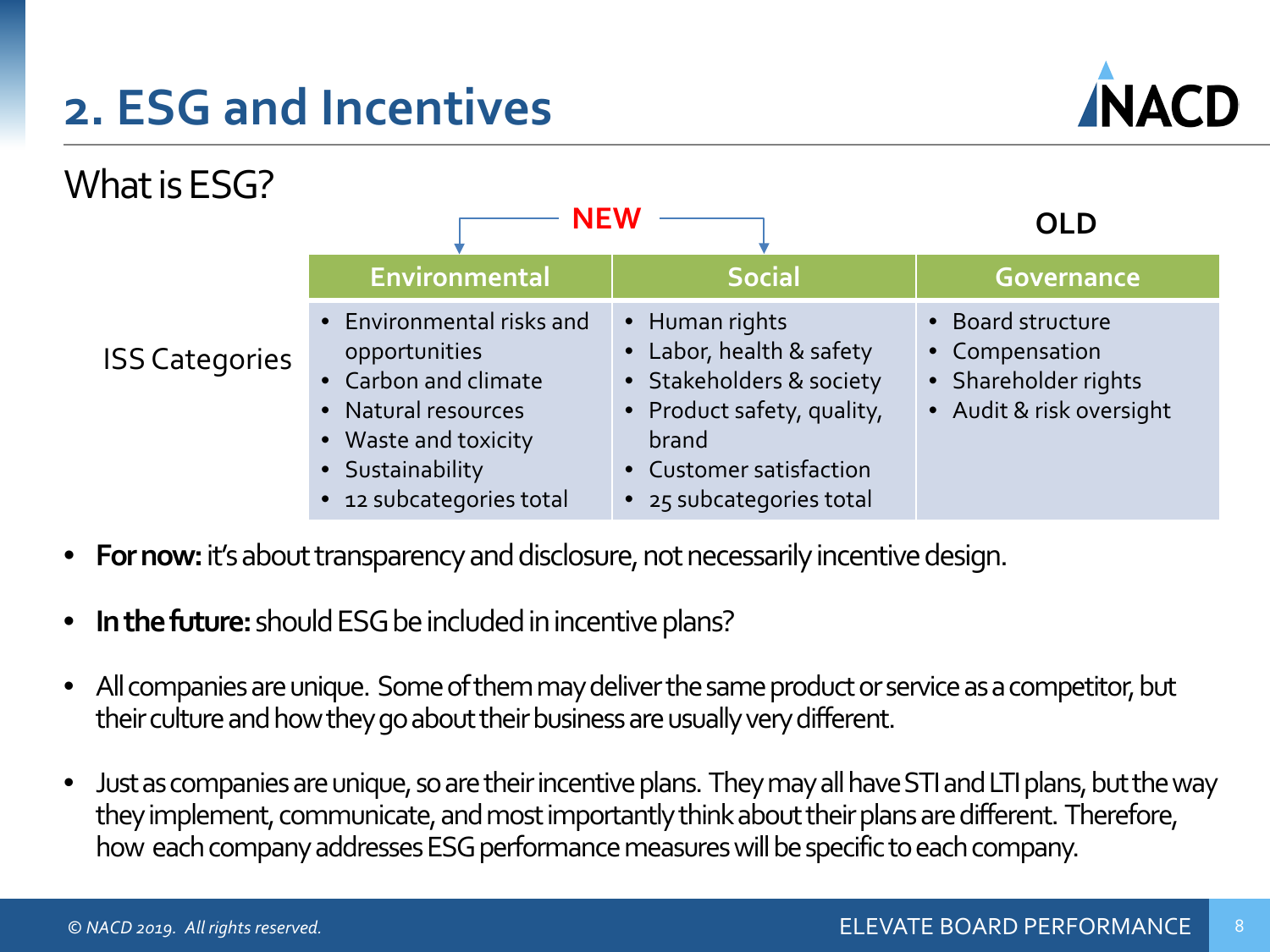### **2. ESG and Incentives (cont.)**

#### **A Potential Approach to ESG and Compensation: Annual Review Process**

- Step 1 Initial review
	- Context –why is this important
	- What ESG issues are important enough to be measured?
	- Should any issues be included in the incentive plans?
- Step 2 -Establish baselines for those ESG issues to be measured
	- Is it currently possible to measure or do systems need to be introduced to measure?
	- Identify historical performance (industry standards or competitive data)
	- Establish baselines for future comparisons
- Step 3 Establish annual objectives
	- Review prior year performance
	- Establish goals (annual or multi year)
- $Step 4$  Communication
	- Internal communication plan what is the target, how can it be achieved, why it is important
	- Integration with sustainability report (if any)
	- Communicate in the CD&A how ESG issues are considered in compensation decision-making
- Step 5-Measure results
	- After year end, measure results (consider periodic updates during year)
	- Consider results in pay decisions
	- Go back to step 3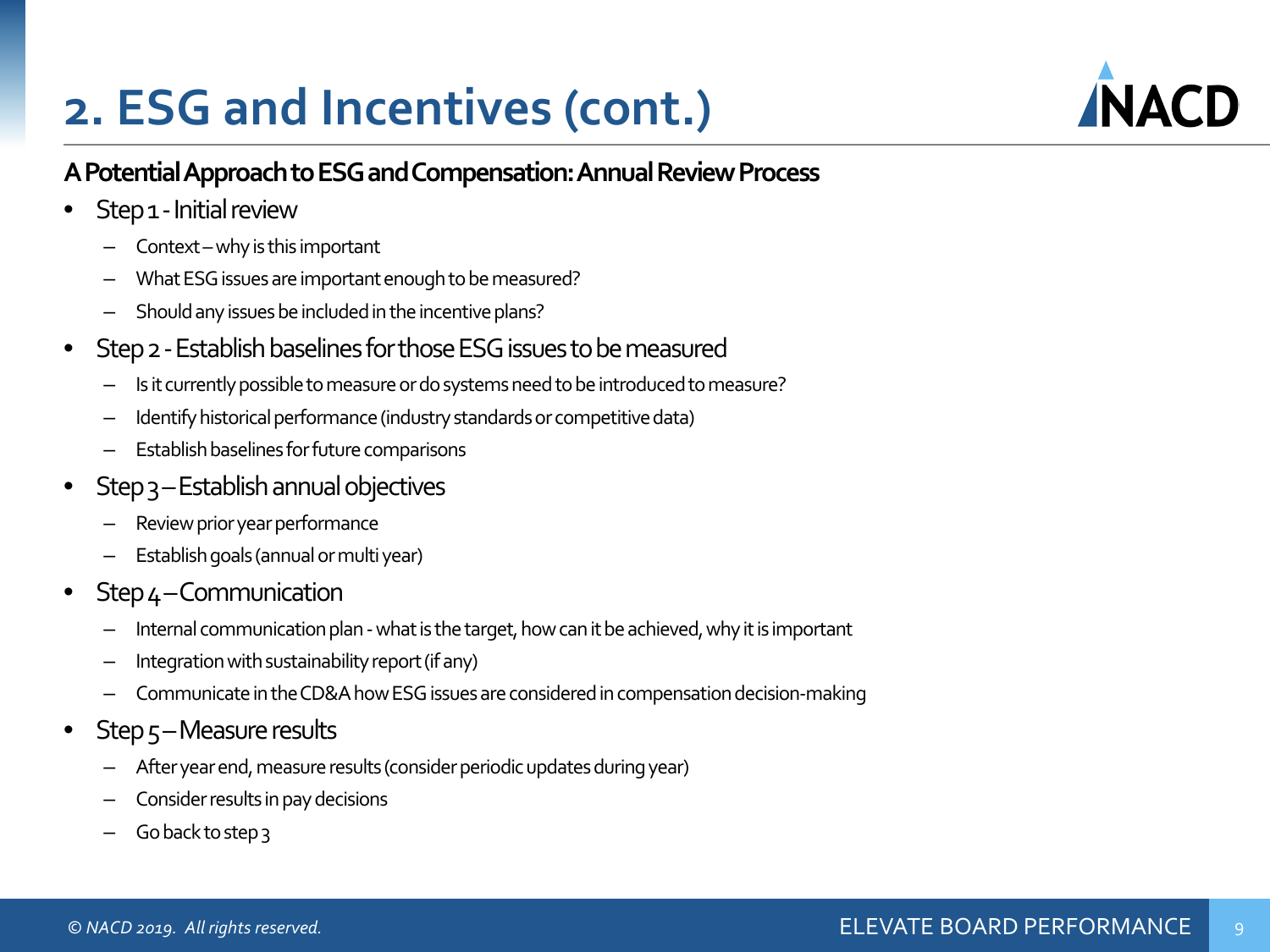#### **3. Comp Committee's Expanding Role: Succession Planning and Talent Development**

*"Far from trying to second guess or micro-manage the senior management team, boards understand that these human capital issues present real, strategic business challenges, risks, and opportunities to their companies."* 

#### **Roles and Responsibilities Scorecard Metrics**

- From emergency succession planning only to short and long-term succession planning.
- From CEO succession to monitoring the overall health of the leadership and talent pipeline –do we have the right people, in the right roles, at the right time to support our strategic plan ? Look at roles 2-3 levels removed from CEO.
- From succession planning to succession management and talent development – actively managing the talent pipelines.
- From talent risk management to employee engagement –can we motivate and retain our high performers?

- Succession plans for key roles: emergency successors, # of ready now, ready soon, ready 2+ years
- Turnover rates high performing talent and overall voluntary turnover
- Leadership bench strength  $-$  # of high performers/high mobility (potential) for key roles 2-3 levels below CEO by function and organizational unit
- Leadership development  $-$  # of ready soon and ready 2+ who move into next readiness category within 12 months
- Engagement scores –overall trends by function and organizational unit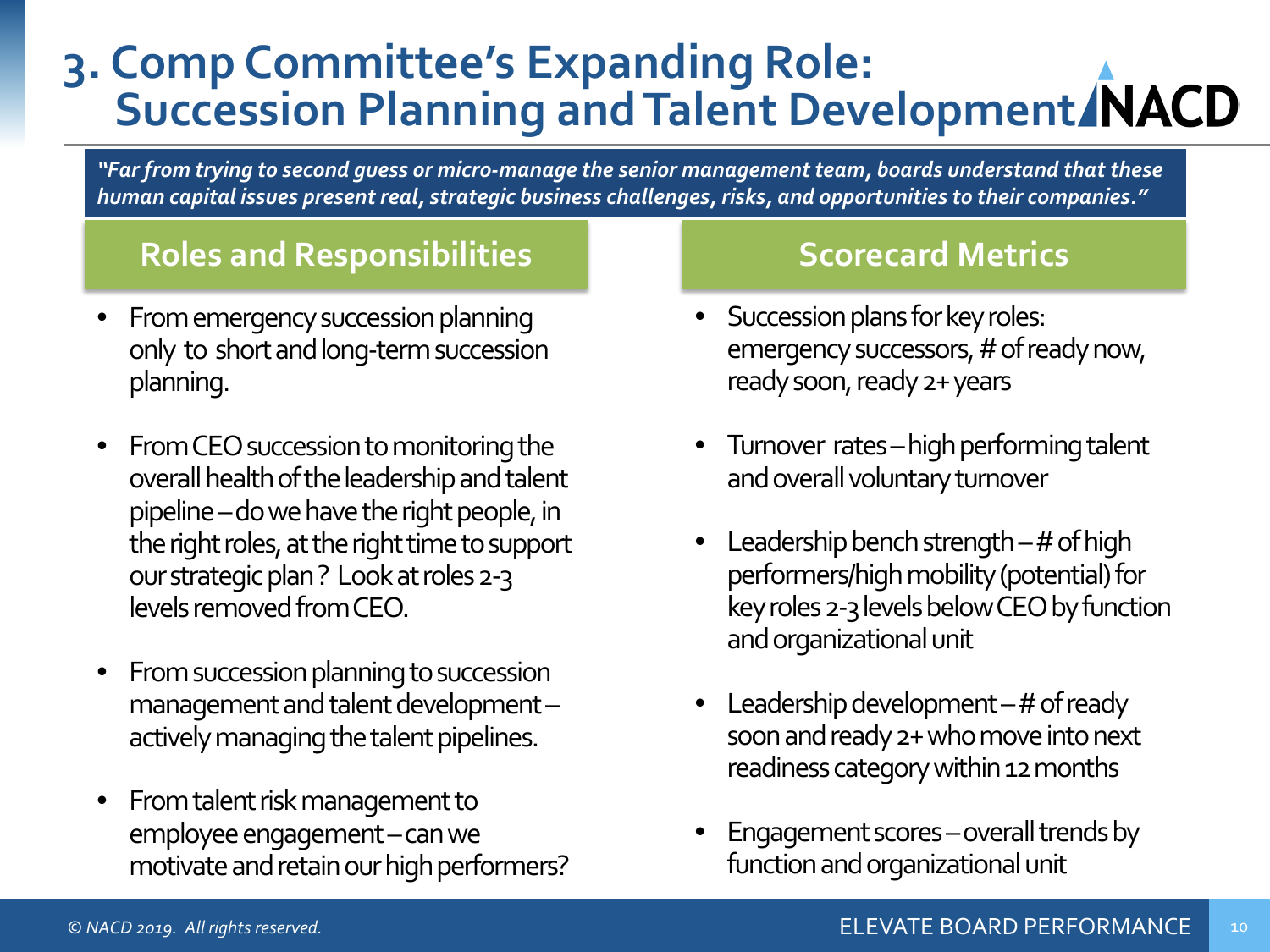### **3. Comp Committee's Expanding Role (cont.): Gender Pay Gap; Diversity & Inclusion**



- From assessing financial risk to promoting positive brand identity
- From diversity compliance to creating a positive employment brand for competitive advantage: the "employer of choice"
- From risk and liability to strategic lever for increasing shareholder return
- From diversity and inclusion metrics to strategic diversified talent pipeline

**NACD** 

- Gender and other diversity categories: talent pipeline metrics:
	- *Into the pipeline:* recruitment and selection
	- *Through the pipeline:* promotions, designated high potentials identified in the leadership succession plan, development opportunities and compensation
	- *Leaving the pipeline/exits:*  voluntary turnover, turnover of high performers and identified successors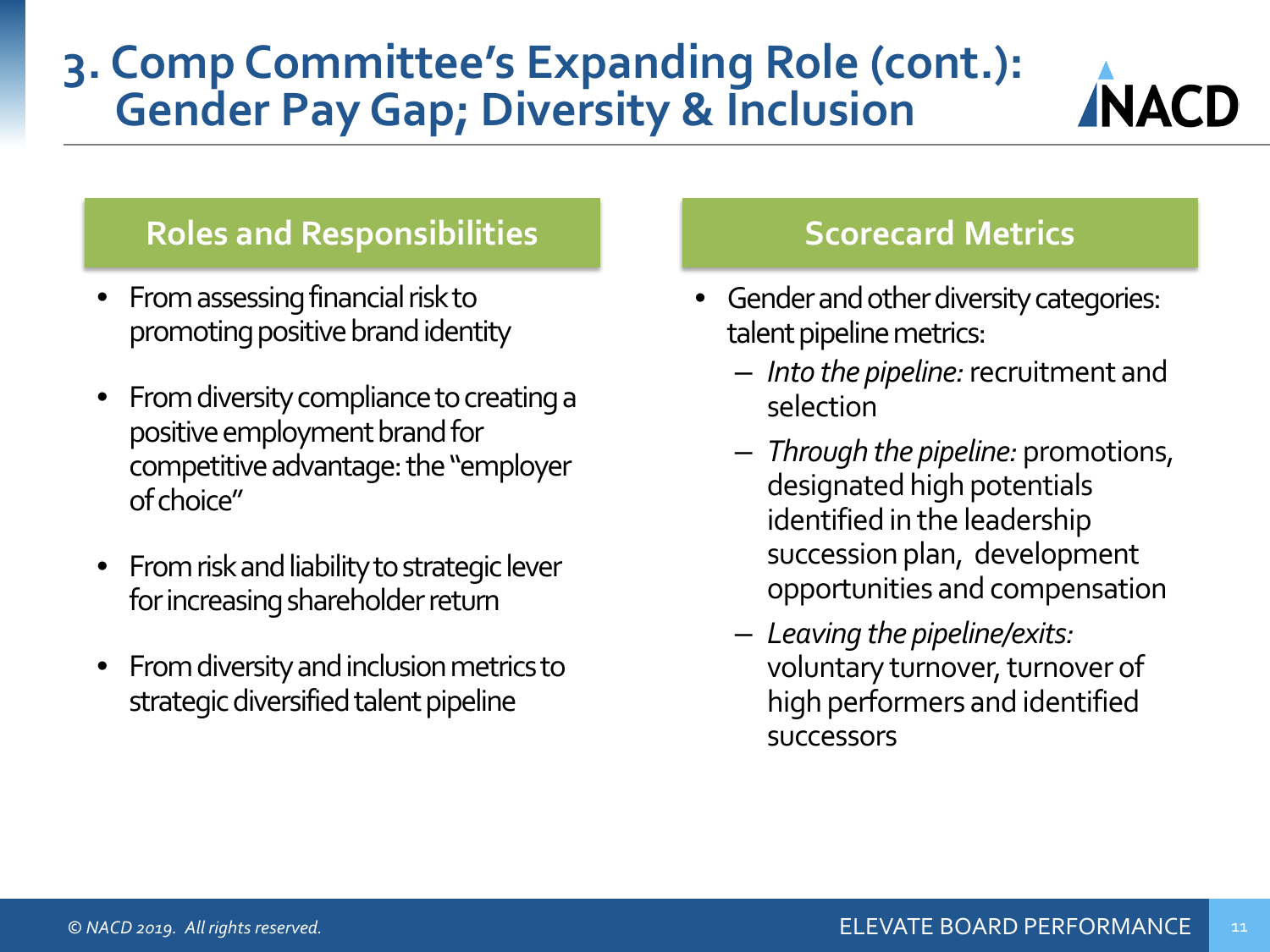



- Although it has its critics, it is prevalent practice to use "adjusted" financial performance metrics in incentive programs.
- The benefits of using "adjusted" metrics include:
	- Aligned with how companies communicate results to investors;
	- Better reflects core operating performance; and
	- Allows for more accurate year-over-year comparisons without one-time distortions.
- Profit-based metrics are typically most often adjusted for the following:
	- M&A-related expenses
	- Restructuring
	- One-time gains or losses
	- Legal fees/settlements
	- Foreign currency translation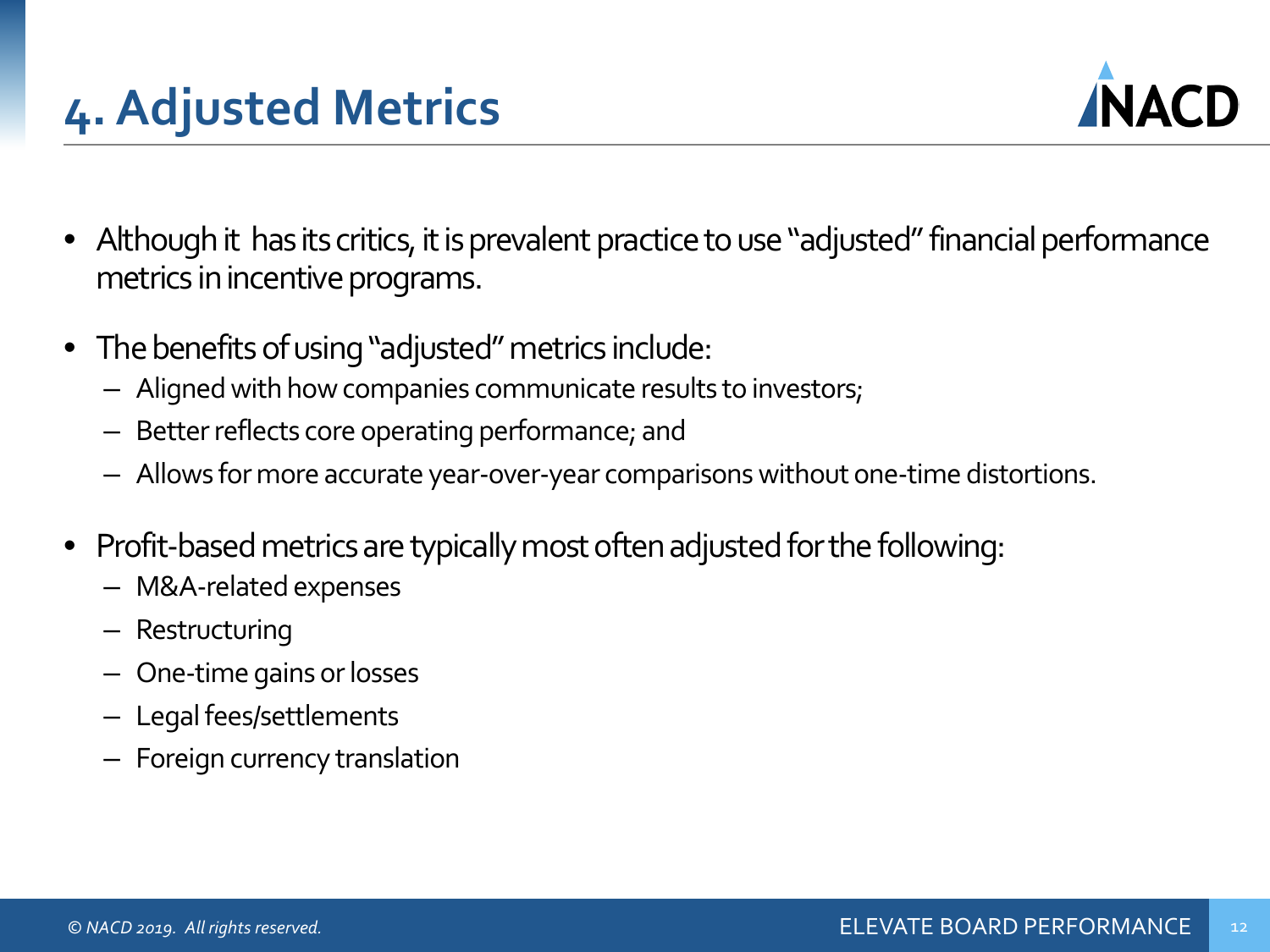

- Given criticism that adjustments to financial metrics lack consistency across companies, what factors should compensation committees consider in allowing for adjustments?
- Pearl Meyer suggests the following "rules of the road":
	- **Materiality:** Consider a threshold dollar amount over which adjustments would be considered
	- **Consistency:** Review against historical adjustment decisions
	- **Accountability:** Was the item/event outside of management's control and not part of core operating performance?
	- **Disclosure:** Is the proposed adjustment also reported externally to investors? If not, does approving this adjustment create additional proxy disclosure burden?
- We also recommend that committees adopt a regular cadence of reviewing potential adjustments on a quarterly basis to avoid any unanticipated year-end surprises.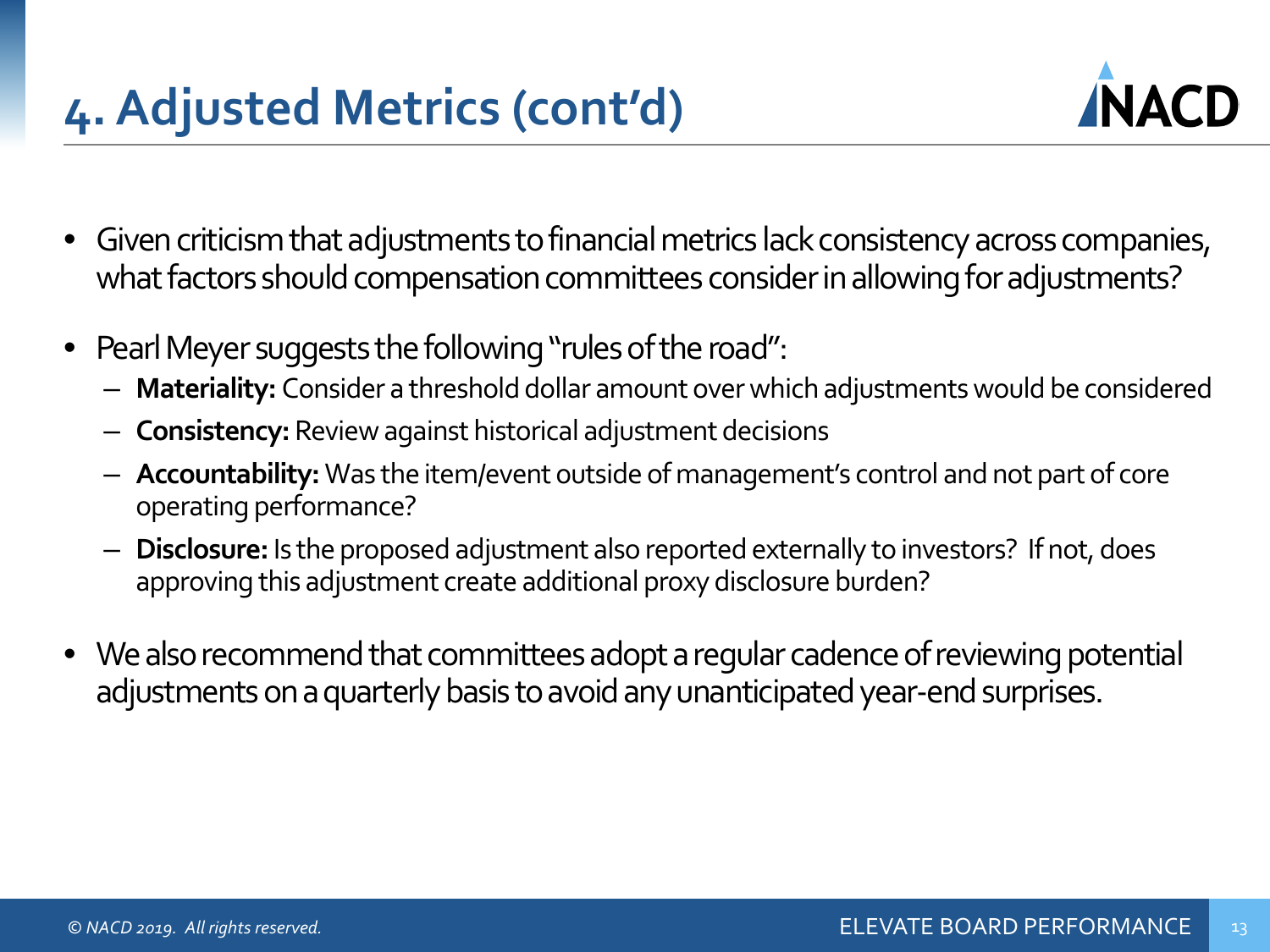## **5. Strategic Transparency**



Strategic transparency is prioritizing and tailoring messages to stakeholders to ensure all-around support for your compensation programs.

- We operate in a demanding environment with a market that has an insatiable appetite for information
	- Compensation is no longer considered off limits it is part of today's global conversation.
- The issues that connect to compensation are broad, diverse, and sensitive.
	- Business, succession, and leadership strategy; pay-for performance; sustainability; pay equity; responsiveness to shareholders; governance; etc.
- Not all stakeholders are created equal.
	- Expectations about information vary across audience segments.
	- Some issues and/or messages are more important for some than for others.
	- Some audience segments carry more risk and require more focused attention, but may not need excessive details about your programs.
- The board and senior management should have a shared view on the company's strategic transparency goals.
	- Stakeholders; level of detail; frequency of messages; methods of delivery; etc.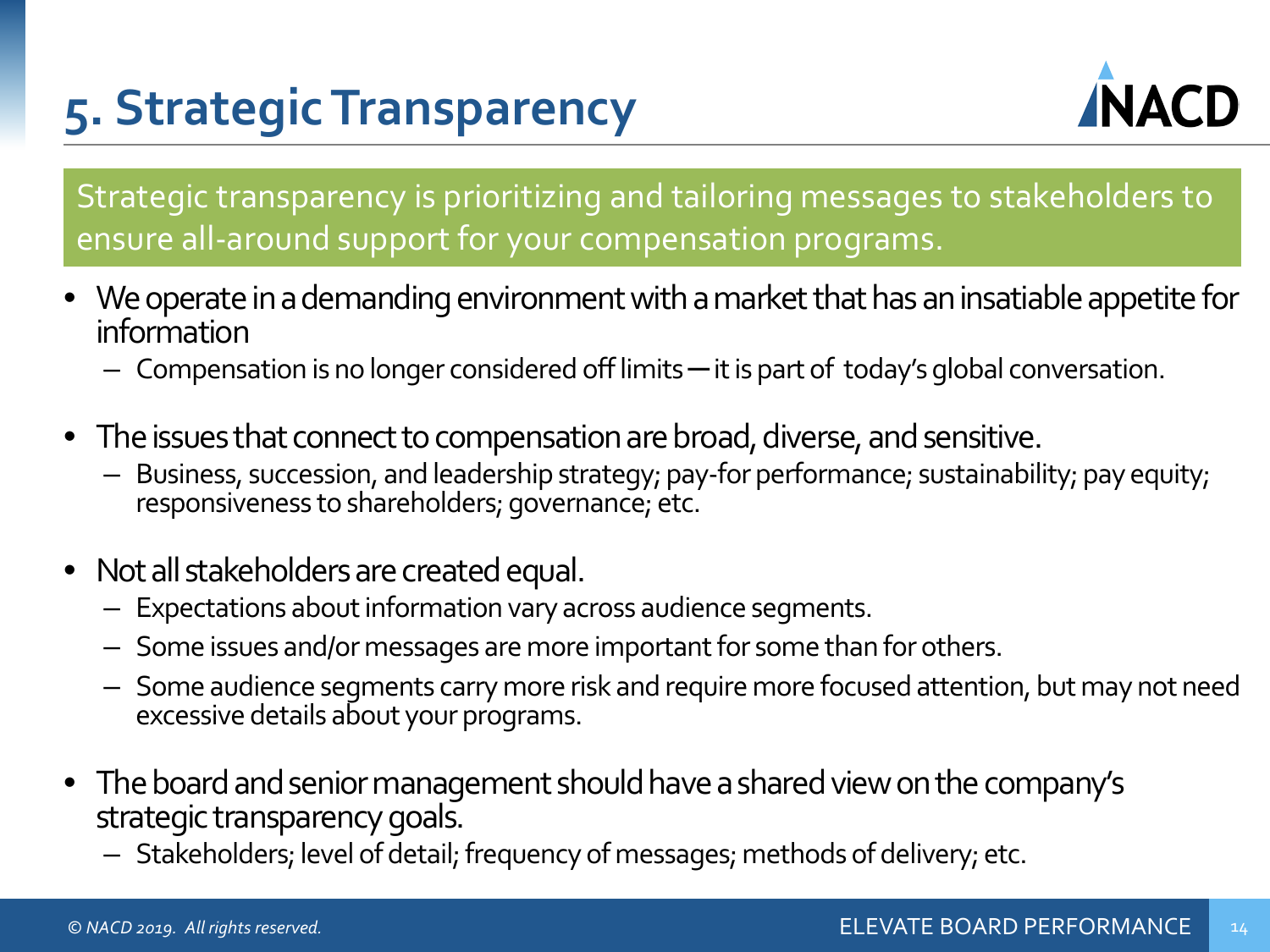## **5. A Strategic Transparency Roadmap**



#### Mapping out your stakeholders and the issues your organization should be addressing is the best first step.

|                | <b>Example Stakeholders</b> |                            |                                |                                 |                            |
|----------------|-----------------------------|----------------------------|--------------------------------|---------------------------------|----------------------------|
|                | Investors                   | <b>Proxy Advisors</b>      | Executives                     | Broad-Based<br><b>Employees</b> | <b>The</b><br>Public/Media |
| Example Issues | Pay-for-<br>Performance     | Pay-for-<br>Performance    | Competitive<br>Pay             | Competitive<br>Pay              | Pay-for-<br>Performance    |
|                | Shareholder<br>Engagement   | Shareholder<br>Engagement  | Succession<br>Planning         | Succession<br>Planning          | Succession<br>Planning     |
|                | Succession<br>Planning      | Succession<br>Planning     | Career Growth<br>Opportunities | Career Growth<br>Opportunities  | Sustainability             |
|                | Compensation<br>Governance  | Compensation<br>Governance | Sustainability                 | Sustainability                  | Pay Equity                 |
|                | Sustainability              | Sustainability             | Pay Equity                     | Pay Equity                      |                            |
|                | Pay Equity                  | Pay Equity                 |                                |                                 |                            |

Compliance issues may not always be the top focus of content, but it should always underpin of all of your communication materials.

- Define overall messages for each issue
	- Find the overlaps
	- Weigh the risks of sharing information with some versus others
	- Tailor messages for each stakeholder group based on priority and risk
- Plot optimal timing
	- Regular milestones (quarterly, annually)
	- Special (circumstantial) touchpoints
- Develop materials
	- Public disclosures
	- Investor calls/presentations
	- Leadership/employee meetings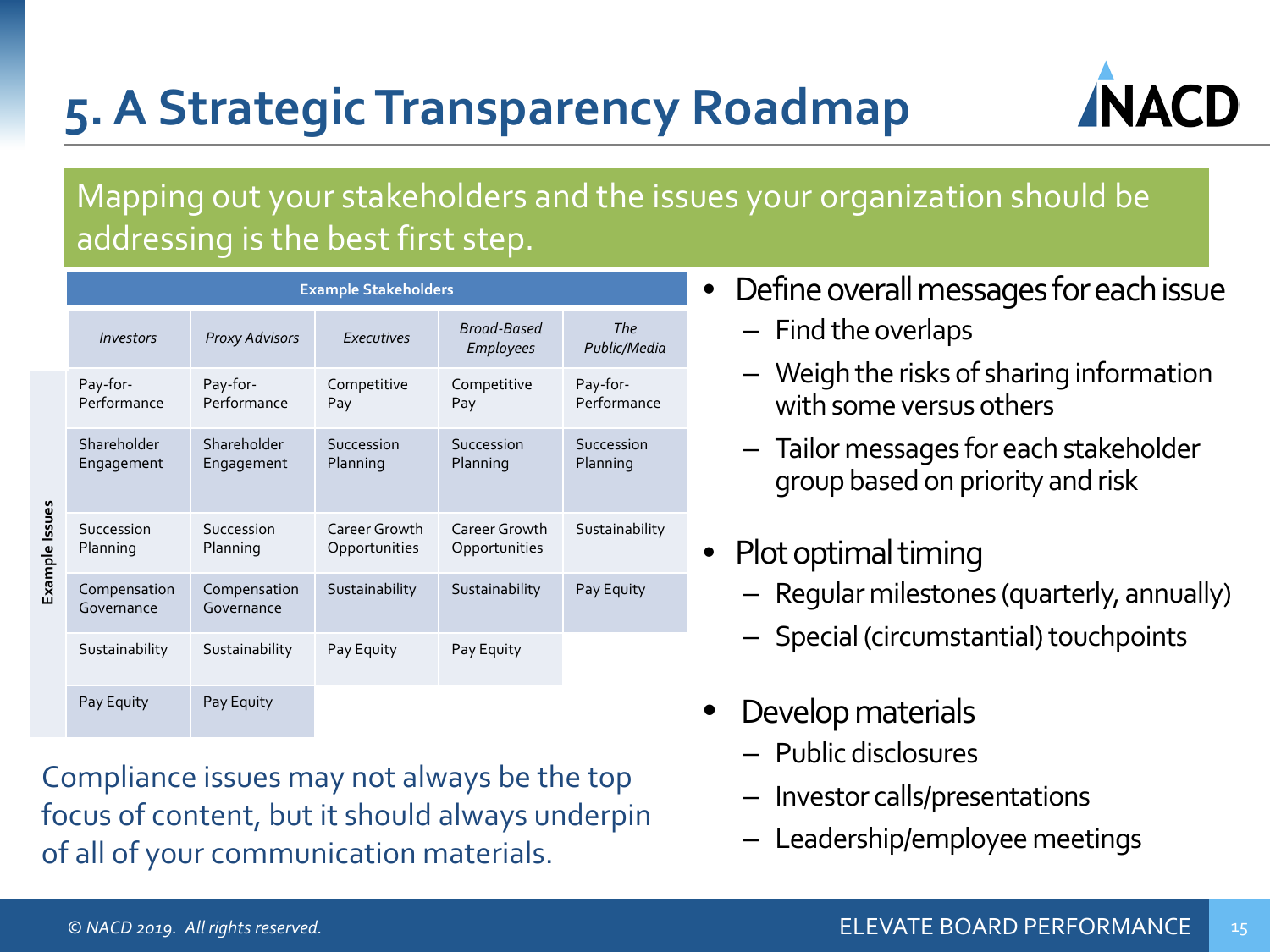### **Key Takeaways**



#### **EVA is not necessary.**

However, the performance dimensions of EVA —*profit, growth, capital efficiency* ought to be represented, and properly balanced, in your incentive framework (reflecting your company's specific economic context).

#### **For now, ESG is about transparency and disclosure.**

But if/as it is implemented in an incentive plan, it will be highly specific to each company.

#### **The compensation committee's responsibilities are broader.**

Includes succession planning, talent development, the gender pay gap, and diversity & inclusion.

#### **Adjusted metrics require stated "rules of the road."**

Materiality, consistency, accountability, and disclosure

#### **The appetite for information is insatiable.**

Not all stakeholders are equal; develop a shared view of the level of transparency required and a roadmap for execution.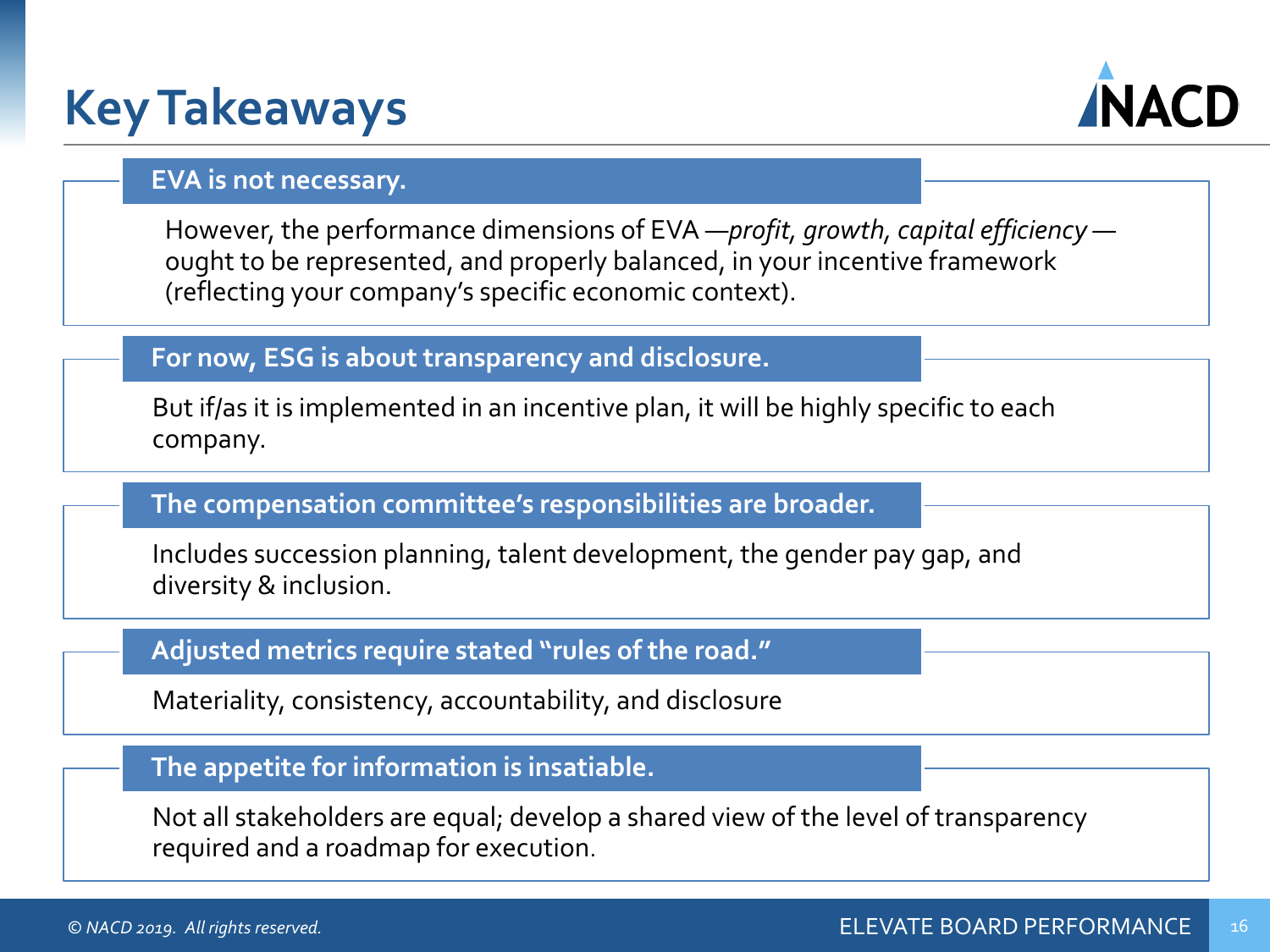



# **Questions**

*© NACD 2019. All rights reserved.* ELEVATE BOARD PERFORMANCE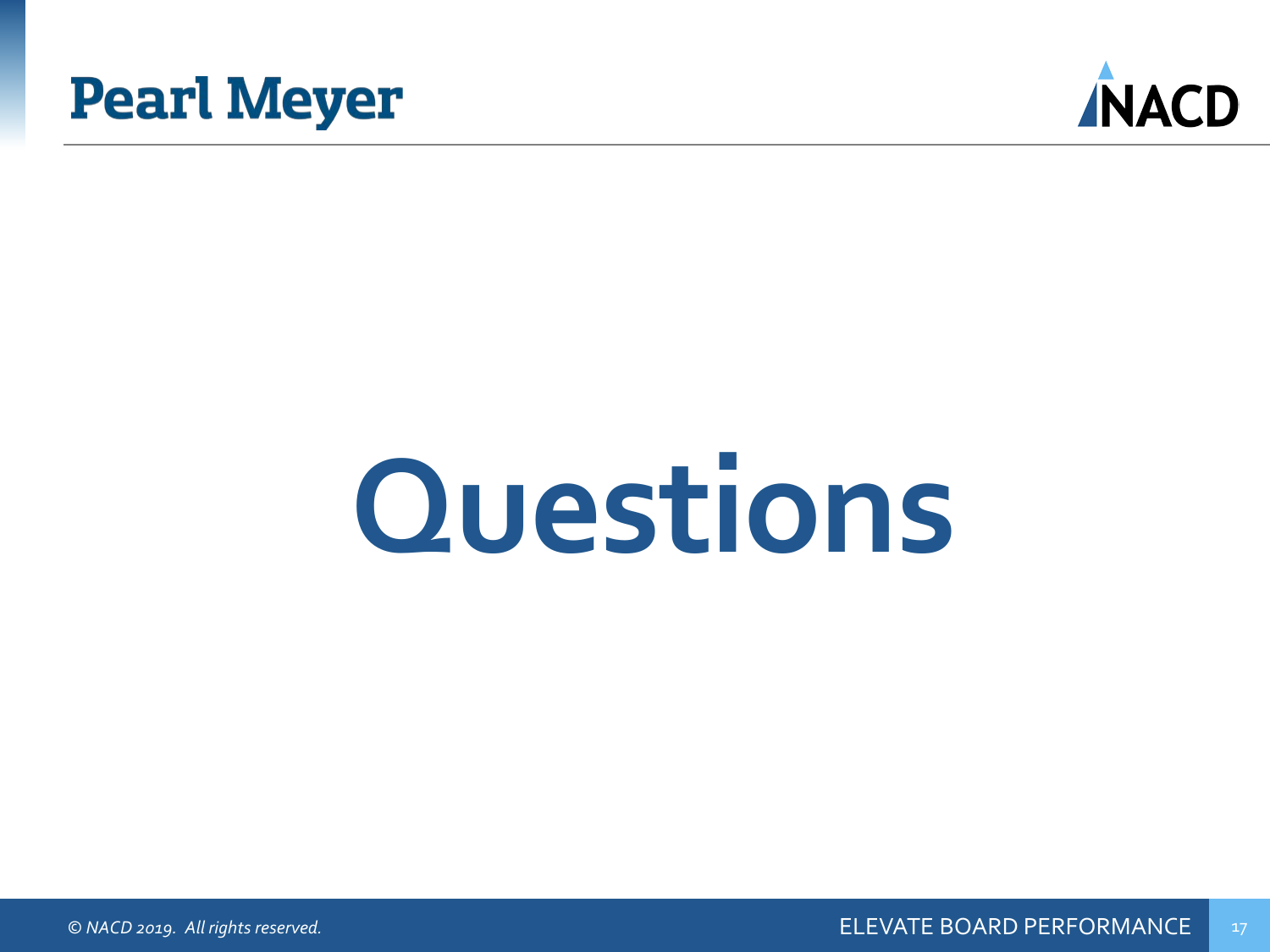

Join NACD and Pearl Meyer for our next Compensation Series webinar on January 30, 2020 at 2:00 PM (ET)

### **Director Compensation in 2020**

[Register Today](https://www.nacdonline.org/events/detail.cfm?id=a1N1M000005Ob86UAC)

Archives of earlier webinars in this series are available at [www.NACDonline.org/compensation-webinars](https://www.nacdonline.org/insights/videos?series=154) or [www.pearlmeyer.com/knowledge-share](http://www.pearlmeyer.com/knowledge-share)